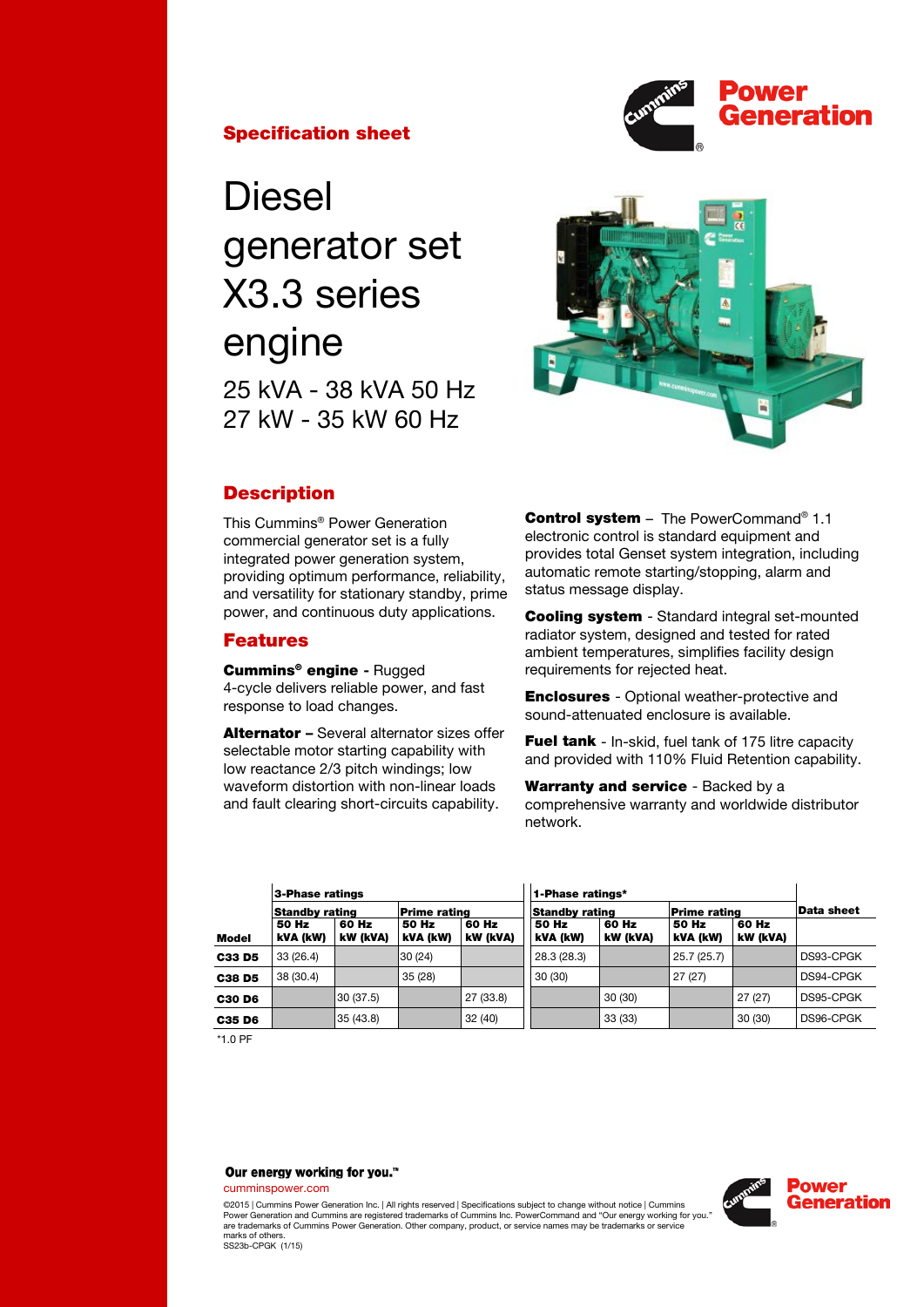# Generator set specifications

| Governor regulation class                | ISO 8528 Part 1 Class G2 |  |  |
|------------------------------------------|--------------------------|--|--|
| Voltage regulation, no load to full load | ±1%                      |  |  |
| Random voltage variation                 | ±1%                      |  |  |
| Frequency regulation                     | Droop                    |  |  |
| Random frequency variation               | $± 0.25\%$               |  |  |

# Engine specifications

| Design                     | 4 cycle, in-line, naturally aspirated                                                                                                    |
|----------------------------|------------------------------------------------------------------------------------------------------------------------------------------|
| <b>Bore</b>                | 91.4 mm (3.6 in.)                                                                                                                        |
| Stroke                     | 127 mm (5.3 in.)                                                                                                                         |
| Displacement               | 3.3 liter (201 in)                                                                                                                       |
| Cylinder block             | Alloy cast iron, in-line, 4 cylinder                                                                                                     |
| Battery capacity           | 88 ampere-hour                                                                                                                           |
| Battery charger alternator | 36 amps.                                                                                                                                 |
| Starting voltage           | 12 volt, negative ground                                                                                                                 |
| Fuel system                | Direct injection: Number 2 diesel fuel                                                                                                   |
| Fuel filter                | Single element, Spin-on fuel cum Water Separator, Filtration<br>efficiency<br>25 micron 99% (min), Water separation efficiency 90% (min) |
| Air cleaner type           | Dry replaceable element                                                                                                                  |
| Lube oil filter type(s)    | Spin on full flow filter, filtration efficiency 25 micron 99% (min)                                                                      |
| Standard cooling system    | 122 °F (50 °C) ambient radiator with coolant recovery system                                                                             |

# Alternator specifications

| Design                                | Brushless, 4 pole, revolving field                                           |
|---------------------------------------|------------------------------------------------------------------------------|
| Stator                                | 2/3 pitch                                                                    |
| Rotor                                 | Single bearing, flexible disc                                                |
| Insulation system                     | Class H                                                                      |
| Standard temperature rise             | 163 °C standby @ 27 °C ambient                                               |
| Exciter type                          | Torque match (shunt) standard, EBS optional EBS (Excitation Boost<br>System) |
| Phase rotation                        | A(U), B(V), C(W)                                                             |
| Alternator cooling                    | Direct drive centrifugal blower fan                                          |
| AC waveform total harmonic distortion | <5% no load to full linear load, <3% for any single harmonic                 |
| Telephone influence factor (TIF)      | $<$ 50 per NEMA MG1-22.43                                                    |
| Telephone harmonic factor (THF)       | $<$ 3                                                                        |

# Available voltages

| 50 Hz                          |                   |              | 60 Hz             |                                |                     |  |  |  |
|--------------------------------|-------------------|--------------|-------------------|--------------------------------|---------------------|--|--|--|
| 3-phase line-line/line-neutral |                   | Single phase |                   | 3-phase line-line/line-neutral | <b>Single phase</b> |  |  |  |
| $-400/230$                     | 416/240           | • 240        | $\bullet$ 480/277 | $\bullet$ 220/127              | $\bullet$ 240       |  |  |  |
| 380/220                        | $\bullet$ 220/127 | $\cdot$ 230  | $\bullet$ 440/255 | $\bullet$ 230/115              | - 230               |  |  |  |
| 208/120                        | 440/255           | • 220        | $\bullet$ 416/240 | $\cdot$ 220/110                | • 220               |  |  |  |
| 190/110                        | 200/115           |              | $\bullet$ 240/120 |                                |                     |  |  |  |

Note: Consult factory for other voltages.

## Generator set options and accessories

□ Coolant heater  $\Box$  Residential grade silencer □ Alternator heater

□ Electronic governing

- □ Excite boost system
- $\Box$  4 pole main circuit breaker
	- □ Literature language
	- □ Sound attenuated enclosure

.Note: Options may not be available on all models - consult factory for availability.

- $\square$  Dual wall fuel tank
- $\Box$  Optional warranty
- $\Box$  Battery charger
- □ Maintenance kit

Our energy working for you.™

cumminspower.com

©2015 | Cummins Power Generation Inc. | All rights reserved | Specifications subject to change without notice | Cummins<br>Power Generation and Cummins are registered trademarks of Cummins Inc. PowerCommand and "Our energy wo are trademarks of Cummins Power Generation. Other company, product, or service names may be trademarks or service marks of others. SS23b-CPGK (1/15)

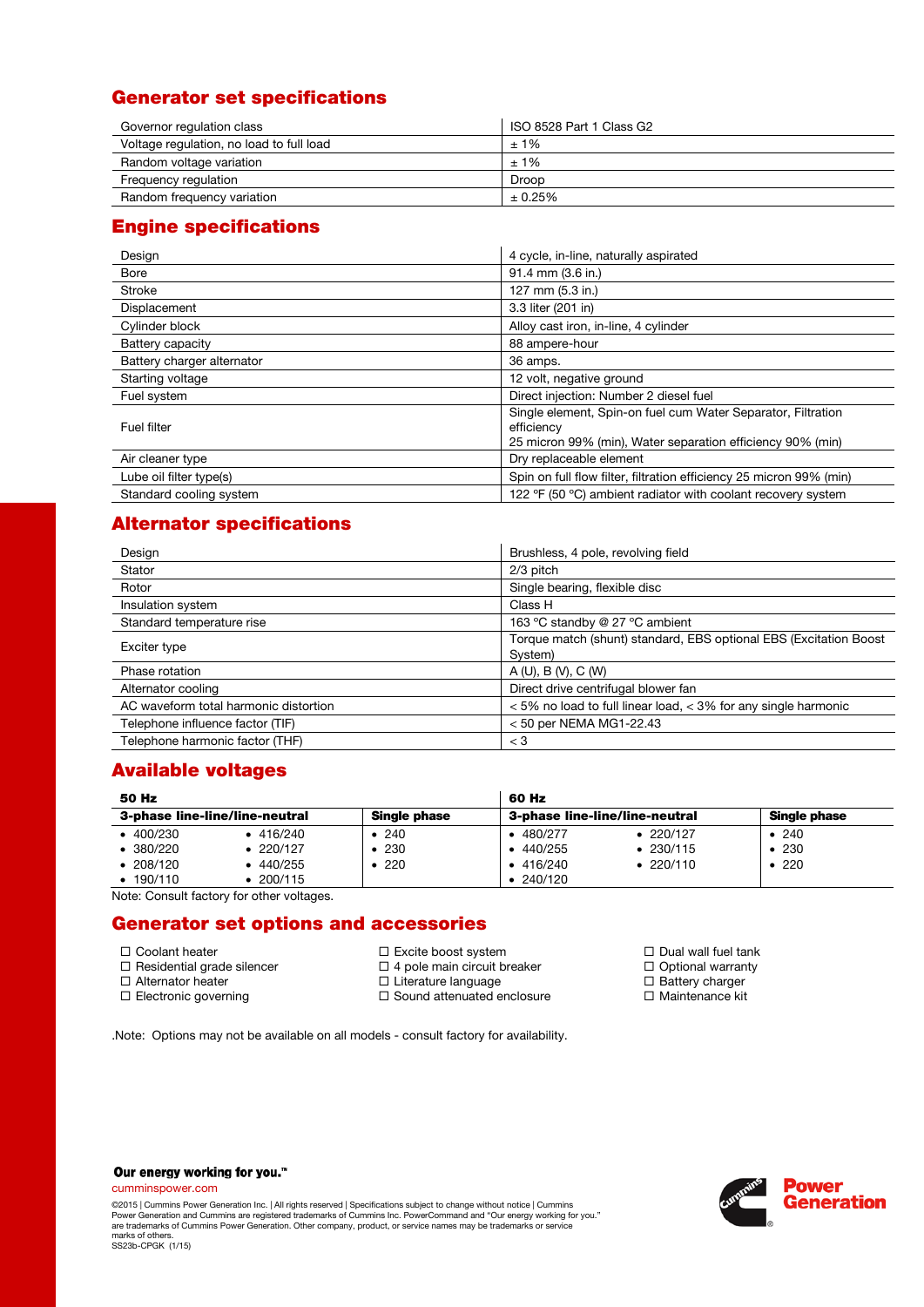## The PowerCommand® 1.1 - Generator Set Control

- The PowerCommand® 1.1 control is a microprocessorbased generator set monitoring control system. The control provides a simple operator interface to the generator set, digital voltage regulation, digital engine speed governing, start / stop control, and protectivefunctions.
- The PowerCommand® 1.1 generator set control is suitable for use on a wide range of generator sets in non-paralleling applications.
- The PowerCommand Control can be configured for any frequency, voltage and power configuration from 120 to 600 VAC for 50 Hz or 60 Hz operation.
- Power for the control is derived from the generator set starting batteries. The control functions over a voltage range from 8 VDC to 35 VDC.

#### Major Features

- 12 or 24 VDC Battery Operation
- Digital Engine Speed Governing (optional) to provide isochronous frequency regulation.
- Digital Voltage Regulation full wave rectified single phase (line to line) sensing.
- Generator Set Monitoring. Monitors status of all critical engine and alternator conditions functions.
- Engine Starting includes relay drivers for start, fuel shut off (FSO), and glow plug.
- Configurable Inputs and Outputs. Two discrete inputs and two dry contact relay outputs.
- Generator Set Monitoring: Displays status of all critical engine & alternator generator set functions.
- Smart Starting Control System: Integrated fuel ramping to limit black smoke & frequency overshoot.
- Advanced Serviceability using INPOWER.

## Control System

Includes all functions to locally or remotely start and stop, and protect the generator set.

## Control Switch – RUN/OFF/AUTO

OFF Mode – the generator set is shut down & cannot be started; as well as resets faults.

RUN Mode – the generator set will execute its start sequence.

AUTO Mode – the generator set can be started with a start signal from a remote device.

#### Status Indications

The control has a lamp driver for external fault/status indication. Functions include:

- The lamp flashes during preheat (when used) and while the generator set is starting.
- READY TO LOAD flashing until the set is at rated voltage and frequency, then on continuously.
- Fault conditions are displayed by flashing a two-digit fault code number.

LED Indicating Lamps - includes LED indicating lamps for the following functions;

Not in Auto Remote Start Warning Shutdown **Auto** Run

Remote Emergency Stop Switch Input. Immediate shut down of the generator set on operation.

#### Base Engine Protection -

Low Oil Pressure Shutdown High Engine Temperature Shutdown Underspeed/Sensor Fail Shutdown Fail to Start Battery Charging Alternator Fail Warning

## **Options**

Digital Engine Speed Governing to provide isochronous frequency regulation.





cumminspower.com

©2015 | Cummins Power Generation Inc. | All rights reserved | Specifications subject to change without notice | Cummins<br>Power Generation and Cummins are registered trademarks of Cummins Inc. PowerCommand and "Our energy wo are trademarks of Cummins Power Generation. Other company, product, or service names may be trademarks or service marks of others. marks of others. SS23b-CPGK (1/15)